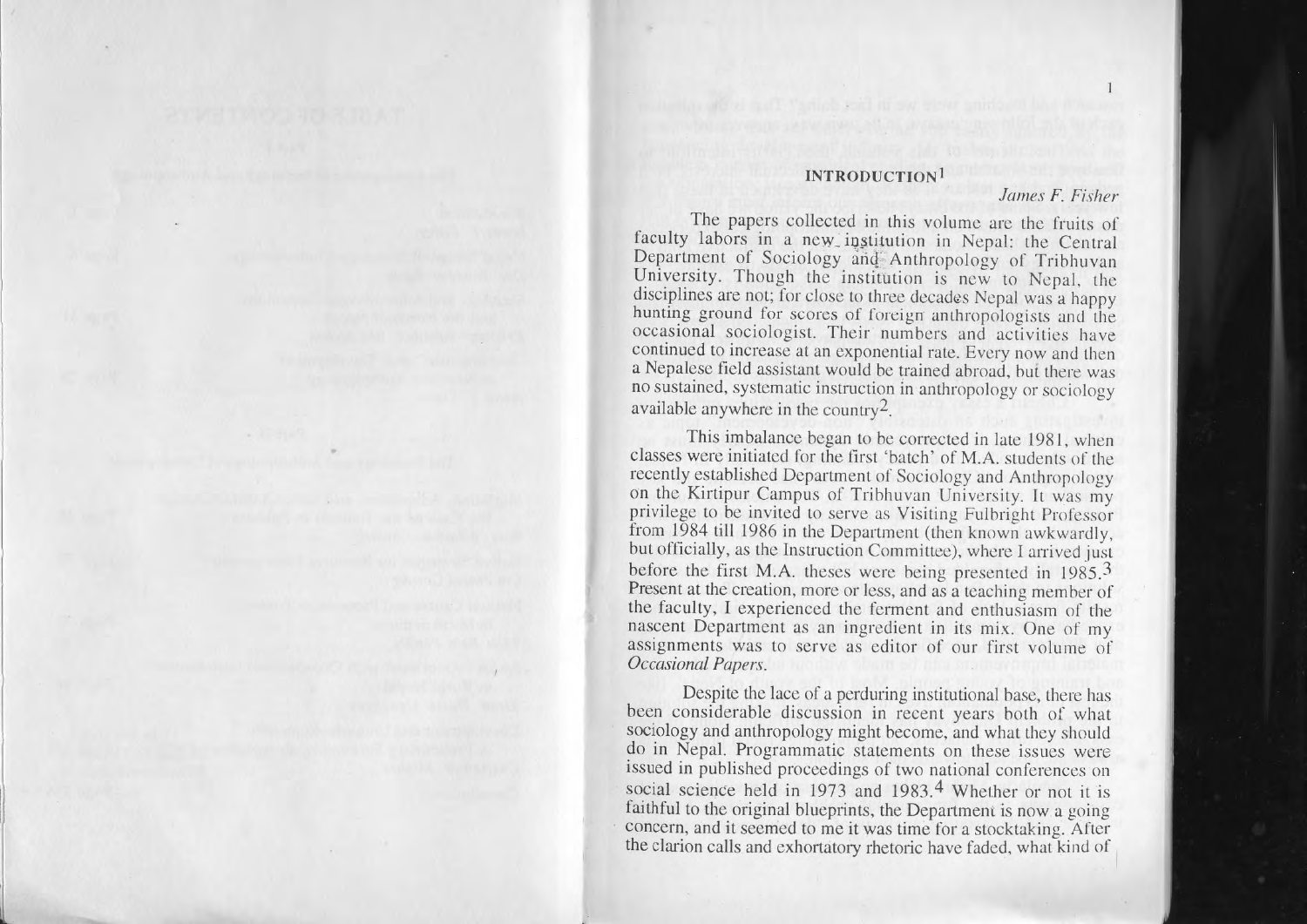2

research and teaching were we in fact doing? That is the question each of the following essays, in its own way, answers.

The 'theme' of this volume, then, is its intention: to illustrate the breadth and depth of our intellectual interests, both pedagogical and research, as they have developed in these first few years. Some of the essays describe the vision we have of our mission. Bista draws on a metune of anthropological experience and distinguished scholarship to stake out the distinctive kind of anthropology and sociology that inepal needs to nurture. His view of <sup>a</sup> pragmatic, developmental discipline is echoed in Bhattachan's careful assessment of the curricular possibilities and constraints. My own view endorses these positions and buttresses them with some theoretical caveats. I further argue that development problems demand a range of research border than that which is conventionally considered under this rubric. illustrate the breadth and depth of our intellectual interests, bedagogical and research, as they have developed in these few years. Some of the essays describe the vision we have of mission. Bista draws on a lifetime of a Bhattachan's careful assessment of the curricular possibilities and My own view endorses these position with some theoretical caveats. I further

Christian is essay exemplifies the possibilities inherent in investigating such an ostensibly "non-development" topic as cultural identity. Yet inter-ethnic dynamics clearly must be sensitively attended to in policy planning, especially in Nepal, where migration (Chhetri's main focus) has become the key political and social issue of the 1980's. The articles by Gurung, Pandey, and Upadhyay also take ethnicity and stratification into account, but their major focus is on the use of resources. Gurung examines not only the problems of forest management, hut also the generally unheralded measures hill villagers have devised as solutions to them. Pandey shows how poverty in a Tarai village esults from a fack of fundamental resources, primarily land, exacerhated by population shifts. Upadhyay addresses resources exacerbated a different kind, specifically people, and reminds us that no material improvement can be made without adequate education hat training of young people. Most of the youth of Nepal, like the rest of its population, lives in rural areas, making the solution to the prohlem Upadhyay has identified difficult. None of the essays here offers panaceas, hut pinpointing crucial prohlems is always the first step towards their solution. s conventionally considered under this rubric.<br>etri's essay exemplifies the possibilities inherent in<br>ug such an ostensibly "non-development" topic as cultural identity. Tet inter-ethnic dynamics clearly must be<br>sensitively attended to in policy planning, especially in Nepal,<br>where migration (Chhetri's main focus) has become the key<br>political and social issue of the 1980 ed are the most increased in the control of the control of the control of the control of the breaks in the volume, then is its incredion to the specific development information that the problems are the strengthenes of th

Similarly, Mishra makes no pretense of providing <sup>a</sup> set of easy answers to the fundamental prohlems he raises, hut his incisive and devastating analysis of "development" exposes

conundrums that are otherwise all too easily ignored by the burgeoning development industry. He makes it clear that the mindless pursuit of empirical studies, no matter how "applied" the orientation, is not enough. Rather, <sup>a</sup> clear sense of history and theory must inform our research efforts, and these must in tum be imparted to the next generation as they pass through the educational system.

That is exactly where the efficacy of the ideas in this volume will be pu<sup>t</sup> to the test -- in the students who emerge by confronting them. We have not attempted to draw up a final timetable for the development of either sociology and anthropology in Nepal, or of its society, but we have tried to make <sup>a</sup> beginning. These essays constitute <sup>a</sup> benchmark against which we may test the future progress and relevance of the Department, the disciplines, the faculty, and students.